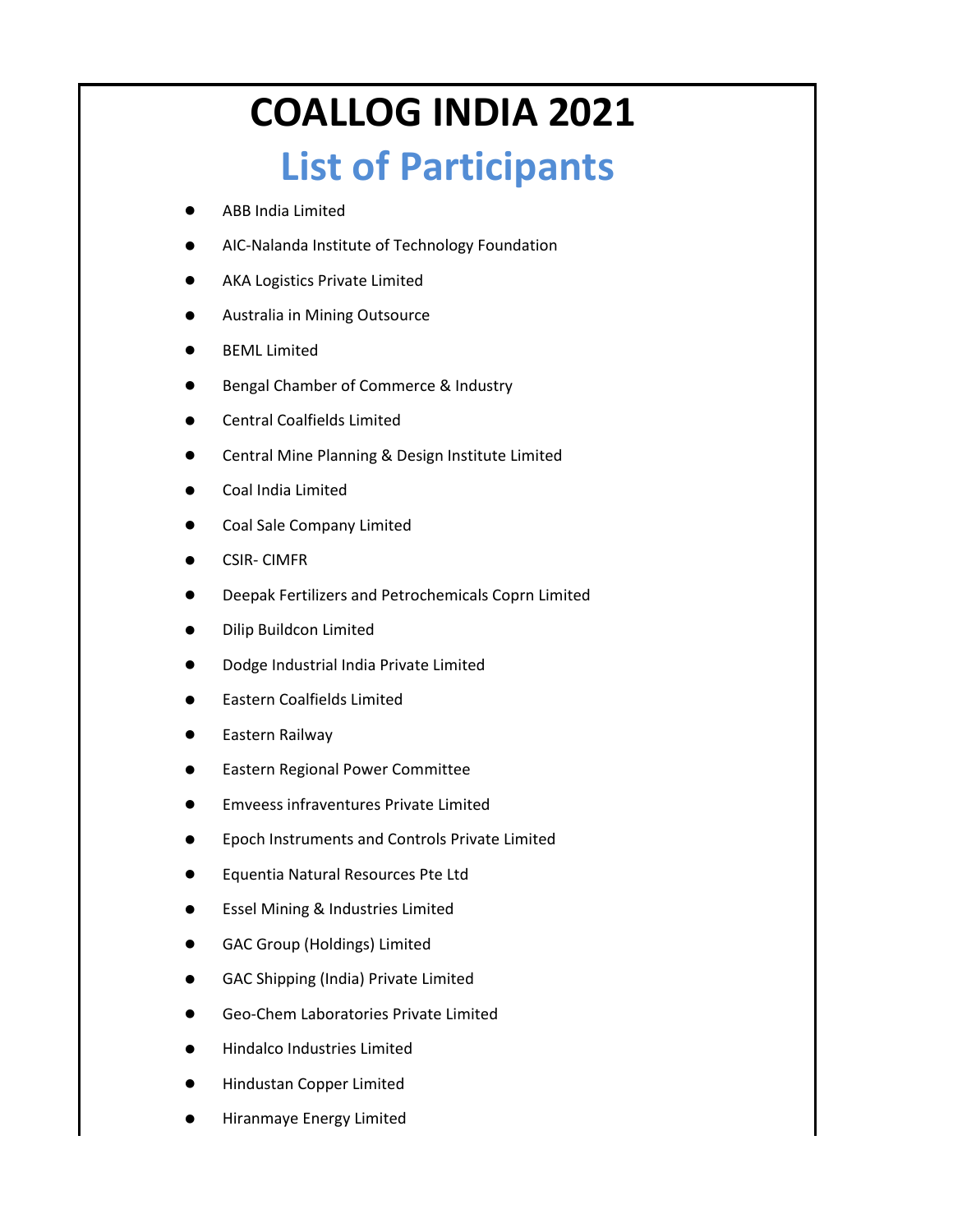- **IHS Markit**
- IIT (Indian School of Mines)
- Jaiprakash Associates Limited
- Jindal Power Limited
- Jindal Steel and Power Limited
- Joy Global (India) Private Limited
- Karam Chand Thapar & Bros. (Coal Sales) Limited
- **KCT Group**
- Komatsu Mining Corp. Group
- L & T Shipping
- LCS Controls Private Limited
- Mahalaxmi Continental Limited
- Mahanadi Coalfieds Limited
- Mine Line Private Limited
- **Mineral and Metal Technologies**
- Mining Outcome Services, Australia
- Ministry of Coal, Govt of India
- Nanda Millar Co.
- Northern Coalfields Limited
- NTPC Limited
- Peerless Group
- Pharos Shipping and Overseas Services Private Limited
- Poona Couplings Private Limited
- Quality Austria Central Asia Private Limited
- Railway Board, Ministry of Railways
- Raw Resources
- S.K. Samanta & Co. (P) Limited
- Sangita Sales Private Limited
- SGS India Private Limited
- Smartchem Technologies Limited